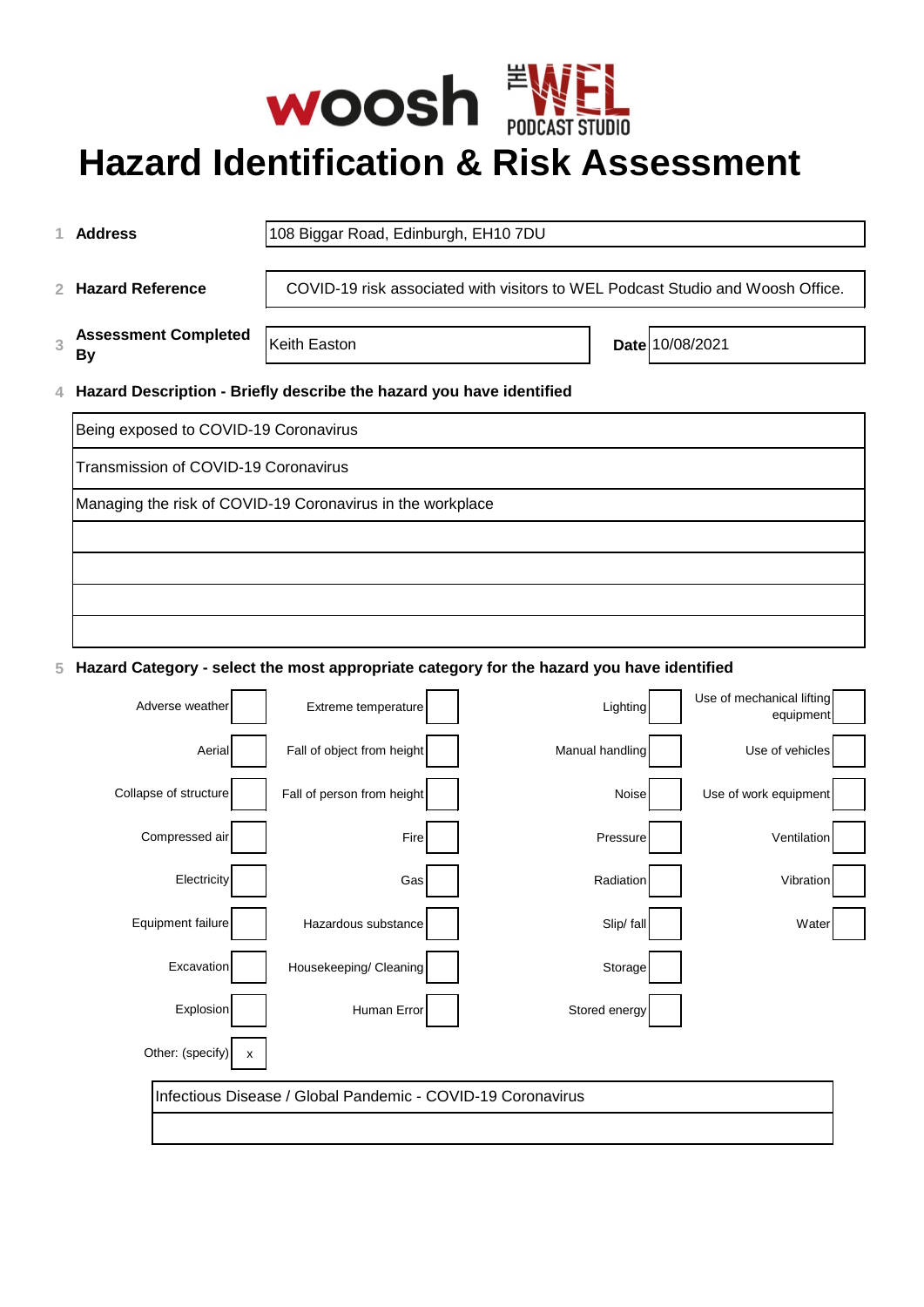### **6 Persons at Risk - identify the people who are at risk from this hazard**



#### **7 Likelihood - How likely is the hazard to cause an incident?**



#### **8 Severity - what is the most likely outcome?**



| 1 to 4   | Low risk    |  |
|----------|-------------|--|
| 5 to 9   | Medium risk |  |
| 10 to 25 | High Risk   |  |

Risk assessment can be forwarded to clients for approval in the event that the risk is higher than medium.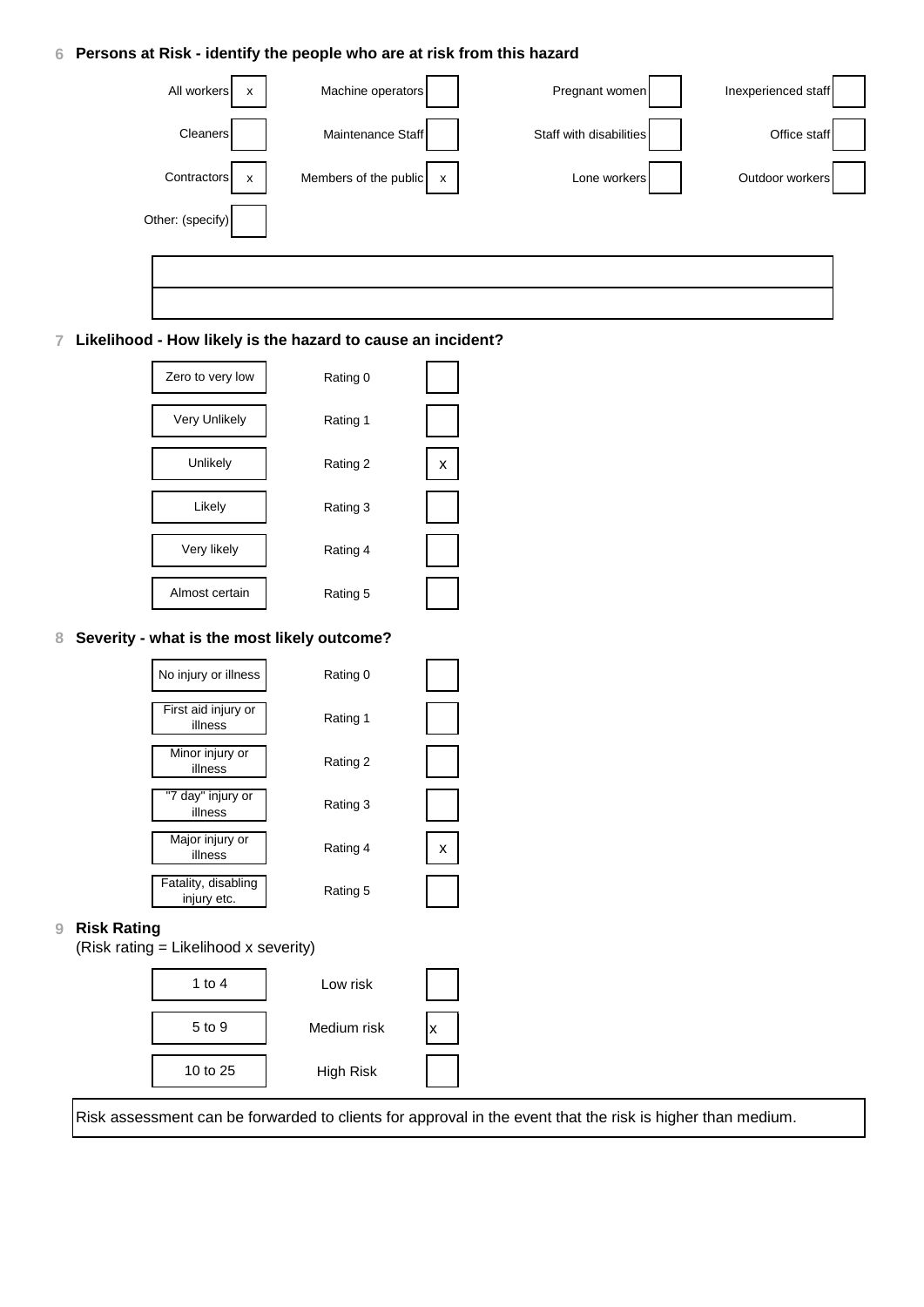# **10 Risk Control System - what controls are currently in place?**

Minimise number of people in Studio and office at any one time.

Work station and sofas layout setup to maximise distance between individuals.

Perspex Shielding Screens

Fresh, clean microphone windshields for each session

Social distancing to be practised with signage to reinforce rules.

Provision of hand sanitiser in studio and office and on entering building.

PPE, masks and gloves to be provided if required.

Studio Cleaning checklist for before every recording session.

Signage on shared Toilet Doors

Working space and toilets to be cleaned before every recording session with visitors.

Hand towels to be used instead of Hand Driers.

Check In Scotland QR code for recording the name and contact details of everyone who enters the studio.

#### **11 Additional Controls: yes**

*(If "Yes" then detail action to be taken)*

Recording all names of guests - Check In Scotland QR code for Studio / office.

Encouraging guests to leave building proptly after recording session.

Encouraging guests to use remote recording facilities such as Zoom.

Removal of mugs and glassware. All guest encouraged to bring own drinking water and any refreshements.

Regular communication with Landlord and other businesses at 108 Biggar Road, Edinburgh, EH10 7DU

Additional Control Measures Approved **Yes**

# **Risk Rating:**

| Likelihood<br>X<br>Risk Rating:<br>$=$<br>Severity            |              |  |
|---------------------------------------------------------------|--------------|--|
| Target date for Implementation:                               | 17-Aug       |  |
| Signed                                                        | Keith Easton |  |
| (Team Leader/ Line Manager responsible for Activity/ Process) |              |  |